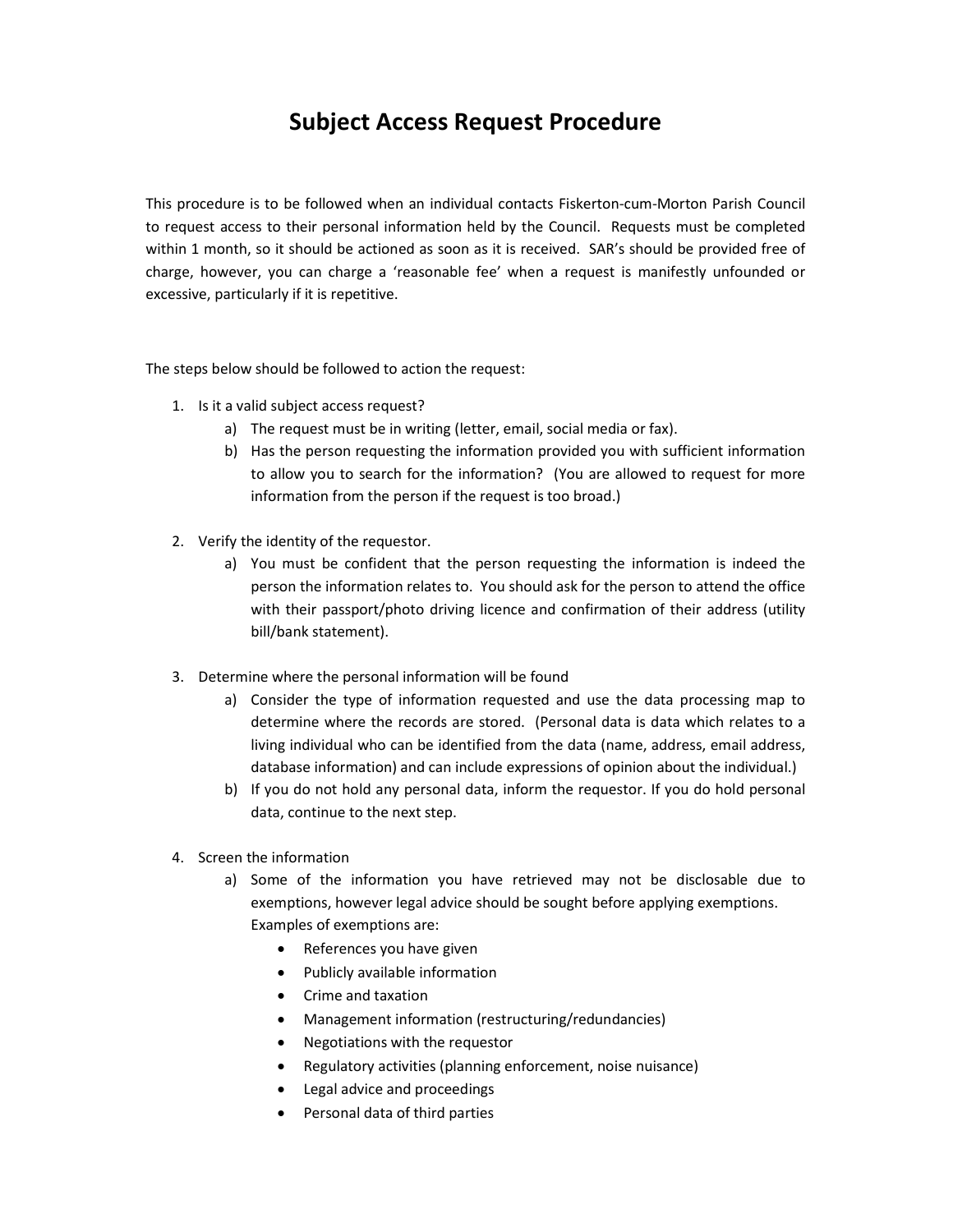- 5. Are you able to disclose all the information?
	- a) In some cases, emails and documents may contain the personal information of other individuals who have not given their consent to share their personal information with others. If this is the case, the other individual's personal data must be redacted before the SAR is sent out.
- 6. Prepare the SAR response (using the sample letters at the end of this document) and make sure to include as a minimum the following information:
	- a) the purposes of the processing;
	- b) the categories of personal data concerned;
	- c) the recipients or categories of recipients to whom personal data has been or will be disclosed, in particular in third countries or international organisations, including any appropriate safeguards for transfer of data;
	- d) where possible, the envisaged period for which personal data will be stored, or, if not possible, the criteria used to determine that period;
	- e) the existence of the right to request rectification or erasure of personal data or restriction of processing of personal data concerning the data subject or to object to such processing;
	- f) the right to lodge a complaint with the Information Commissioners Office ("ICO");
	- g) if the data has not been collected from the data subject: the source of such data;
	- h) the existence of any automated decision-making, including profiling and any meaningful information about the logic involved, as well as the significance and the envisaged consequences of such processing for the data subject.

Be sure to also provide a copy of the personal data undergoing processing.

All SAR's should be logged to include the date of receipt, identity of the data subject, summary of the request, indication of if the Council can comply, date information is sent to the data subject.

Sample letters:

## Replying to a subject access request providing the requested personal data

 "[Name] [Address] [Date]

Dear [Name of data subject]

### Data Protection subject access request

Thank you for your letter of [date] making a data subject access request for [subject]. We are pleased to enclose the personal data you requested.

Include 6(a) to (h) above.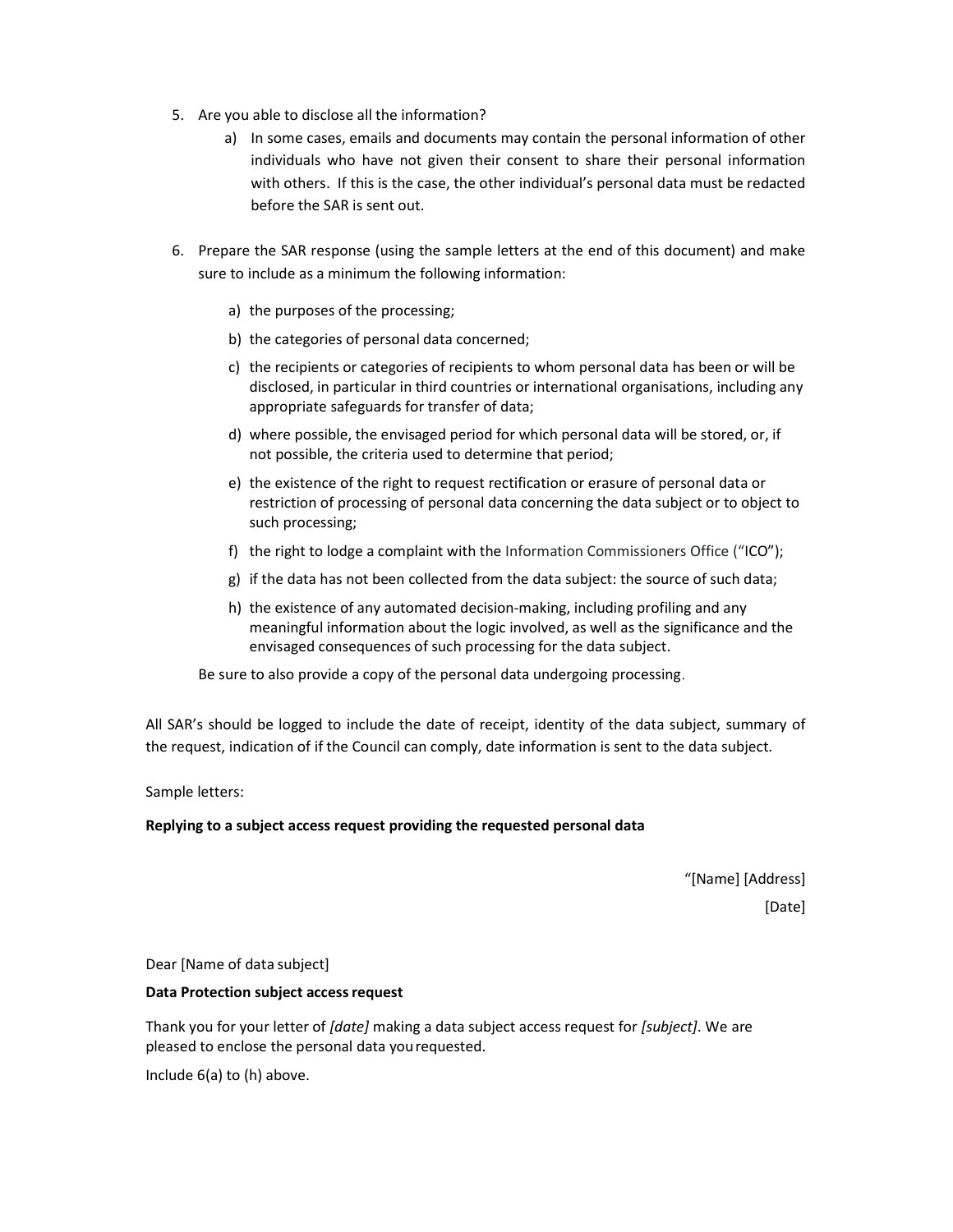Copyright in the personal data you have been given belongs to the council or to another party. Copyright material must not be copied, distributed, modified, reproduced, transmitted, published or otherwise made available in whole or in part without the prior written consent of the copyright holder.

Yours sincerely"

#### Release of part of the personal data, when the remainder is covered by an exemption

"[Name] [Address]

[Date]

Dear [Name of data subject]

#### Data Protection subject access request

Thank you for your letter of [date] making a data subject access request for [subject]. To answer your request we asked the following areas to search their records for personal data relating to you:

• [List the areas]

I am pleased to enclose [some/most] of the personal data you requested. [If any personal data has been removed] We have removed any obvious duplicate personal data that we noticed as we processed your request, as well as any personal data that is not about you. You will notice that [if there are gaps in the document] parts of the document(s) have been blacked out. [OR if there are fewer documents enclose] I have not enclosed all of the personal data you requested. This is because [explain why it is exempt].

Include 6(a) to (h) above.

Copyright in the personal data you have been given belongs to the council or to another party. Copyright material must not be copied, distributed, modified, reproduced, transmitted, published, or otherwise made available in whole or in part without the prior written consent of the copyright holder.

Yours sincerely"

#### Replying to a subject access request explaining why you cannot provide any of the requested personal data

"[Name] [Address] [Date]

Dear [Name of data subject]

Data Protection subject access request